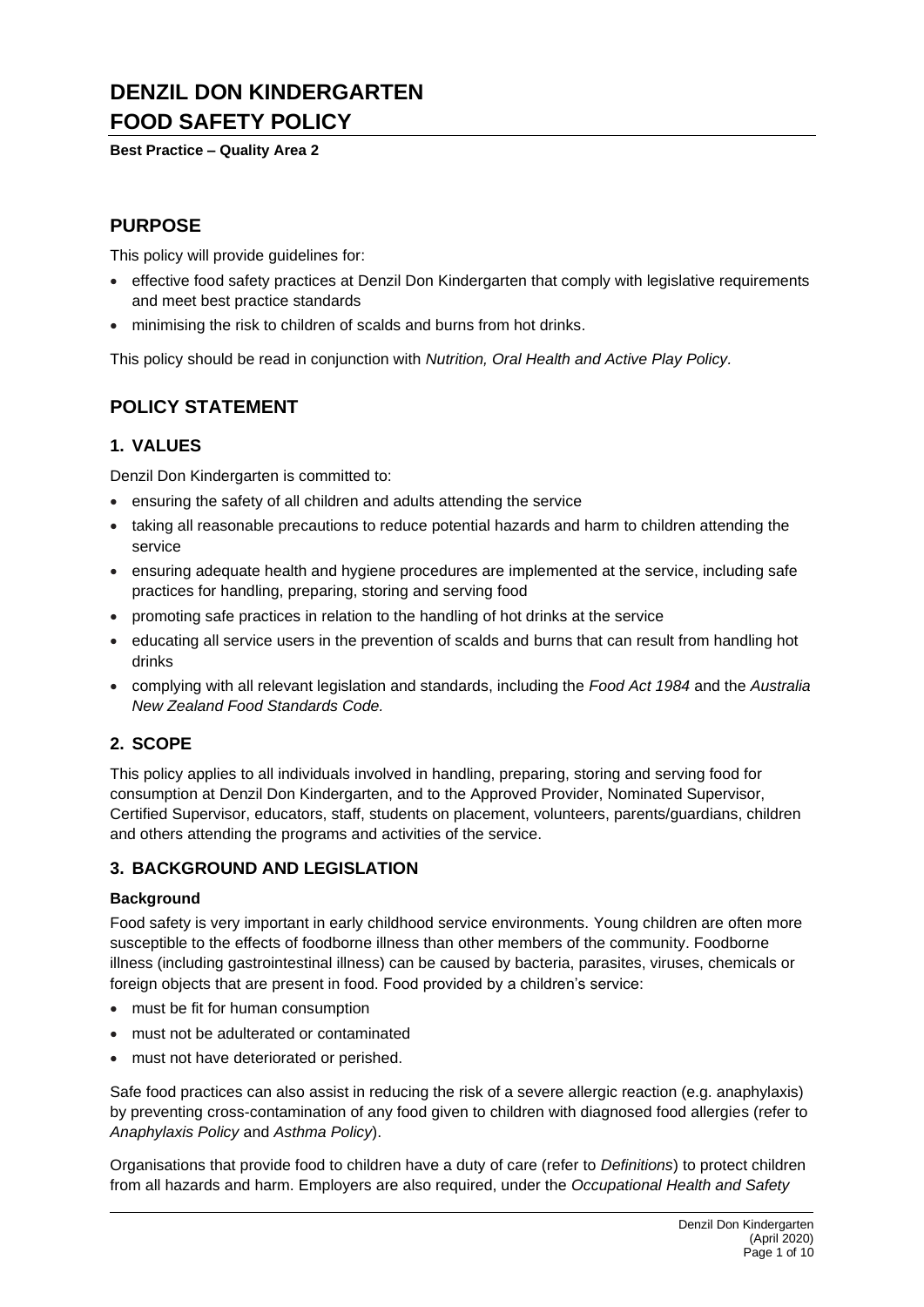*Act 2004*, to provide a healthy and safe working environment for employees and contractors, and to ensure that other individuals, including children, parents/guardians, visitors and the general public, are not endangered when attending the workplace. In addition, employees, visitors and contractors are responsible for complying with appropriate workplace standards and procedures that have been implemented to protect their own health and safety, and that of others.

The *Food Act 1984* aims to reduce the incidence of foodborne illness by ensuring that food manufactured, transported, sold, prepared and stored is safe, unadulterated, fit for human consumption and will not cause food poisoning. Under the Act, local councils in Victoria are required to classify every food premises in their municipality according to its food safety risk.

Class 4 food premises describes those whose food handling activities pose low risk to public health. Sessional kindergartens are included in the Class 4 category.

Sessional kindergartens supplying low risk snacks such as cut fruit are classified as Class 4 (low risk). Class 4 services are **not** required to have:

- a food safety program
- a food safety supervisor
- an annual council inspection.

However, Class 4 services must ensure that staff members have the skills and knowledge needed to safely handle food in their work roles. Council may also, at its discretion, inspect premises under the *Food Act 1984* (e.g. to investigate complaints or conduct a spot check). Individual councils may also require services to complete a food safety audit or plan, especially when the service is operating a special event such as a sausage sizzle. For more information about Class 4 food premises, services should contact their local council and refer to: [https://www2.health.vic.gov.au/public-health/food](https://www2.health.vic.gov.au/public-health/food-safety/food-businesses/food-business-classification/food-business-classification-predetermined)[safety/food-businesses/food-business-classification/food-business-classification-predetermined](https://www2.health.vic.gov.au/public-health/food-safety/food-businesses/food-business-classification/food-business-classification-predetermined)

### **Legislation and standards**

Relevant legislation and standards include but are not limited to:

- *Australia New Zealand Food Standards Code*
- *Child Wellbeing and Safety Act 2005*
- *Education and Care Services National Law Act 2010*: Section 167
- *Education and Care Services National Regulations 2011*: Regulation 77
- *Food Act 1984* (Vic)
- *National Quality Standard*, Quality Area 2: Children's Health and Safety
- *Occupational Health and Safety Act 2004*
- *Public Health and Wellbeing Act 2008*

The most current amendments to listed legislation can be found at:

- Victorian Legislation Victorian Law Today:<http://www.legislation.vic.gov.au/>
- Commonwealth Legislation ComLaw:<http://www.comlaw.gov.au/>

## **4. DEFINITIONS**

The terms defined in this section relate specifically to this policy. For commonly used terms e.g. Approved Provider, Nominated Supervisor, Regulatory Authority etc. refer to the *General Definitions* section of this manual.

**Department of Health:** The State Government department responsible for the health and wellbeing of Victorians, and with oversight of the administration of the *Food Act 1984*.

**Duty of care:** A common law concept that refers to the responsibilities of organisations to provide people with an adequate level of protection against harm and all reasonable foreseeable risk of injury.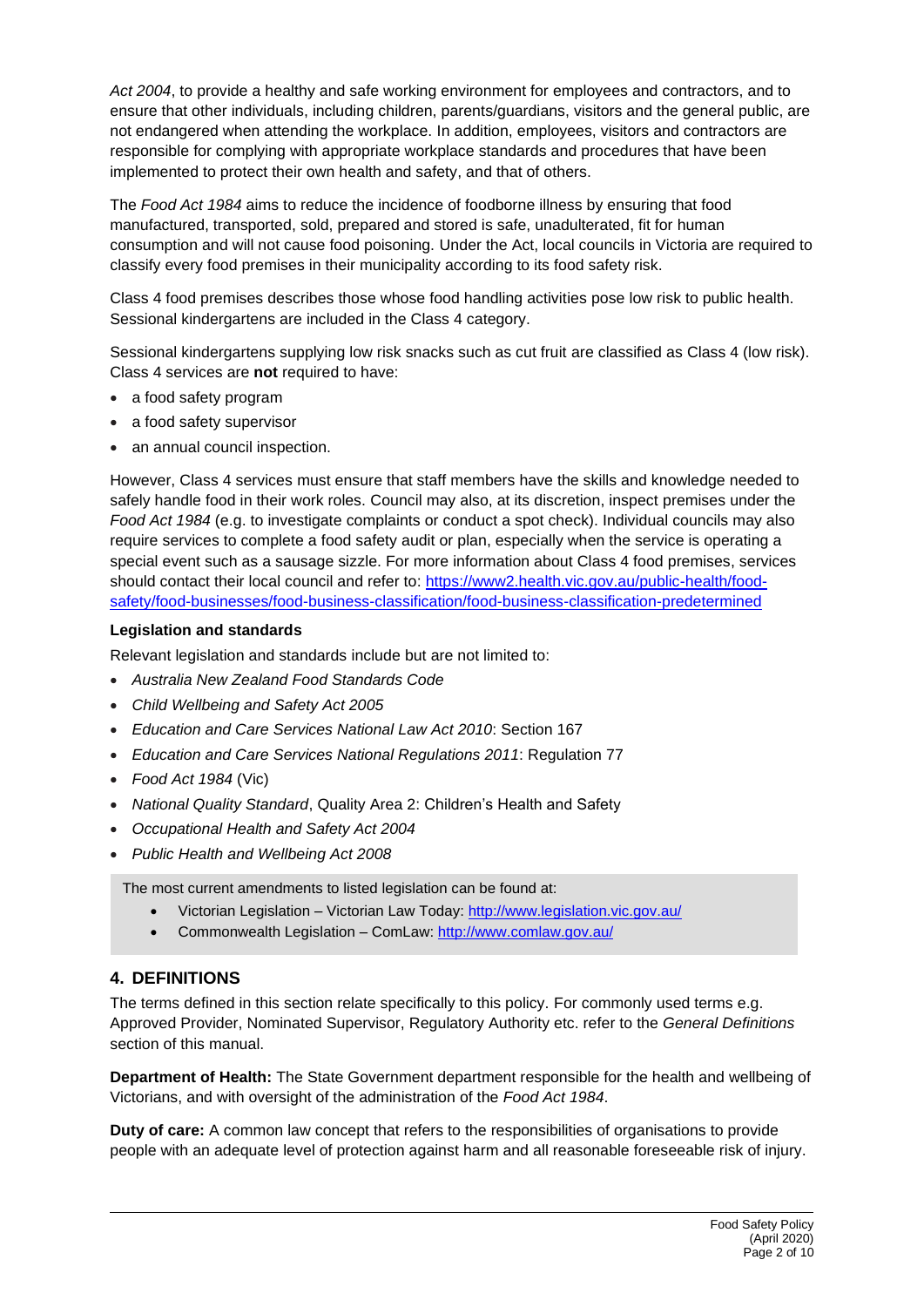**Food allergies:** Some foods and food ingredients, or their components, can cause severe allergic reactions including anaphylaxis (refer to *Anaphylaxis Policy*). Less common symptoms of food allergy include infantile colic, reflux of stomach contents, eczema, chronic diarrhoea and failure to thrive in infants. Food allergies are often caused by peanuts, tree nuts, milk, eggs, sesame seeds, fish and shellfish, soy and wheat. For more information on food allergies, visit: [www.allergyfacts.org.au](http://www.allergyfacts.org.au/)

**Food safety:** (In relation to this policy) ensuring food provided by the service is fit for human consumption.

**Food safety program:** Class 4 services are not required to have a food safety program (refer to *Background*).

**Food safety supervisor:** Class 4 food premises do not need a food safety supervisor (refer to *Background*). However, they must ensure that staff members have the skills and knowledge needed to safely handle food in their work roles.

**Hazardous food:** Food containing dangerous biological, chemical or physical agents, or food in a condition that has the potential to cause adverse health effects in humans.

**High-risk foods:** Bacteria that has the potential to cause food-poisoning can grow and multiply on some foods more easily than others. High-risk foods include meat, seafood, poultry, eggs, dairy products, small goods, cooked rice/pasta and prepared salads (such as coleslaw, pasta salads, rice salads and fruit salads). Food that is contained in packages, cans or jars can become high-risk once opened, and should be handled and stored appropriately.

**Hot drink:** Any container holding a liquid that has been heated or boiled, and that remains above room temperature (25°C) for any period of time.

**Scalds:** Burns by hot fluids, steam and other hot vapours.

## **5. SOURCES AND RELATED POLICIES**

#### **Sources**

- *Australia New Zealand Food Standards Code*: <http://www.foodstandards.gov.au/code/Pages/default.aspx>
- Department of Health Food Safety. Contact the Department of Health if your inquiry relates to general food compliance issues (and you don't know where to start) or you are looking for publications on food safety or information on legislation.

Telephone: 1300 364 352 (free call within Australia) Email: [foodsafety@health.vic.gov.au](mailto:foodsafety@health.vic.gov.au) 

Website: [www.health.vic.gov.au/foodsafety](http://www.health.vic.gov.au/foodsafety)

- − Keeping food safe: [https://www2.health.vic.gov.au/public-health/food-safety/food](https://www2.health.vic.gov.au/public-health/food-safety/food-businesses/food-how-to-keep-it-safe)[businesses/food-how-to-keep-it-safe](https://www2.health.vic.gov.au/public-health/food-safety/food-businesses/food-how-to-keep-it-safe)
- − Food safety library: [https://www2.health.vic.gov.au/public-health/food-safety/publications](https://www2.health.vic.gov.au/public-health/food-safety/publications-guides-resources)[guides-resources](https://www2.health.vic.gov.au/public-health/food-safety/publications-guides-resources)
- dofoodsafely a free online food safety program:<http://dofoodsafely.health.vic.gov.au/>
- The Royal Children's Hospital Melbourne Kids Health Info:<https://www.rch.org.au/kidsinfo/> Kids Health Info is part of the Family Services Department of The Royal Children's Hospital Melbourne, which also includes the [Safety Centre,](http://www.rch.org.au/safetycentre/) the [Family Resource](http://www.rch.org.au/frc/) Centre and the [Volunteer](http://www.rch.org.au/volunteers/)  [Service.](http://www.rch.org.au/volunteers/) Royal Children's Hospital Safety Centre, 50 Flemington Road, Parkville. Telephone advisory line: (03) 9345 5085 or email: [safety.centre@rch.org.au](mailto:safety.centre@rch.org.au)
- Kidsafe: telephone (03) 9251 7725 or email: [info@kidsafevic.com.au.](mailto:info@kidsafevic.com.au) For a fact sheet on scalds and burns, visit their website: [www.kidsafevic.com.au/images/stories/pdfs/Burns\\_Scalds.pdf](http://www.kidsafevic.com.au/images/stories/pdfs/Burns_Scalds.pdf)

## **Service policies**

• *Administration of First Aid Policy*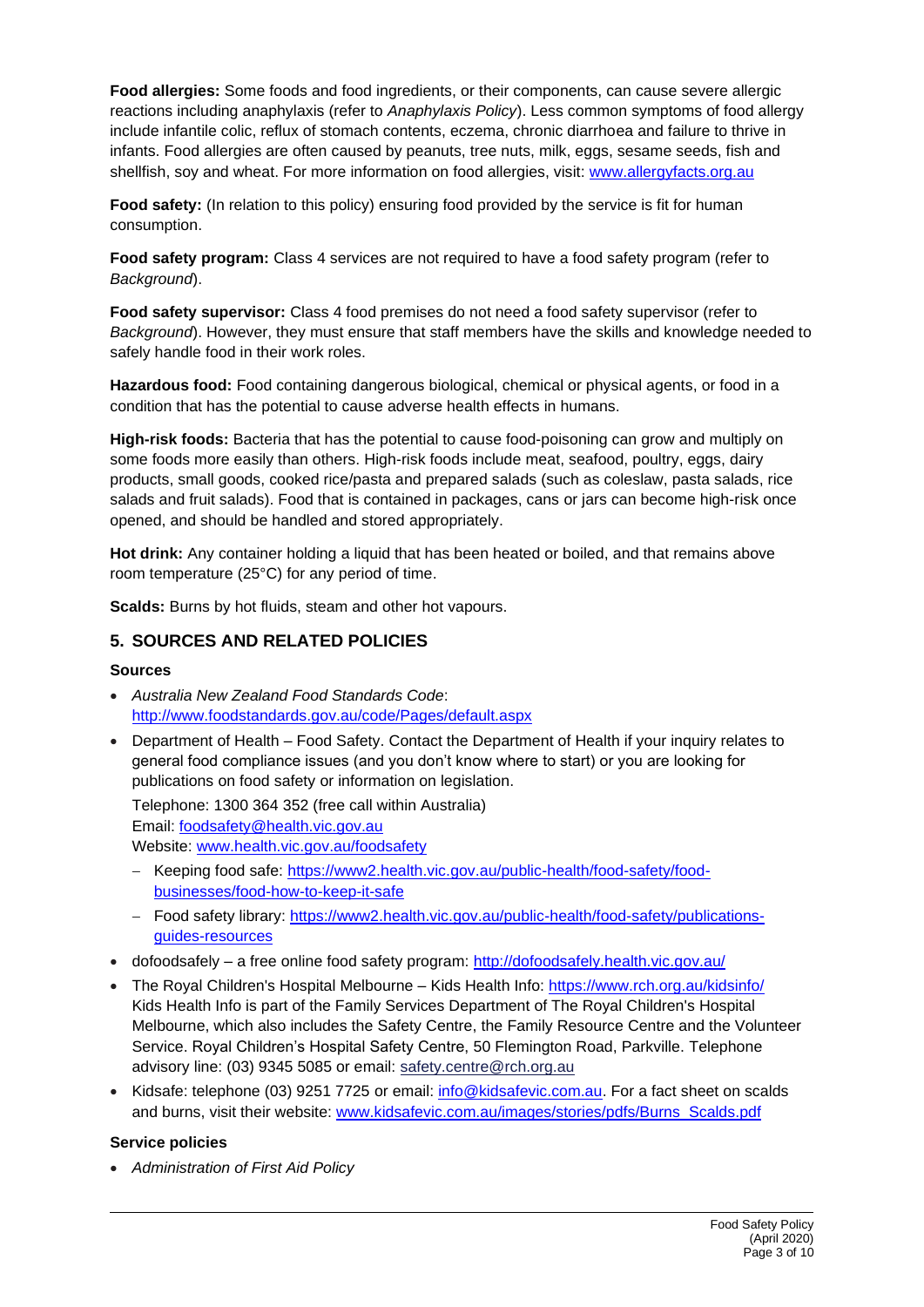- *Anaphylaxis Policy*
- *Asthma Policy*
- *Dealing with Medical Conditions Policy*
- *Diabetes Policy*
- *Excursions and Service Events Policy*
- *Hygiene Policy*
- *Incident, Injury, Trauma and Illness Policy*
- *Interactions with Children Policy*
- *Nutrition and Active Play Policy*
- *Occupational Health and Safety Policy*
- *Staffing Policy*
- *Supervision of Children Policy*

# **PROCEDURES**

## **The Approved Provider and Persons with Management and Control is responsible for:**

- ensuring that the Nominated Supervisor, staff and volunteers at the service implement adequate health and hygiene practices, and safe practices for handling, preparing and storing food, to minimise risks to children being educated and cared for by the service (Regulation 77(1))
- providing parents/guardians with a copy of this policy, and with up-to-date information on the safe provision of food for their children (refer to *Sources*: Department of Health – Food Safety: Food safety at home and in the community)
- ensuring that the Nominated Supervisor and all staff are provided with a copy of this policy and are kept up-to-date with current legislation, standards, policies, information and resources relating to food safety
- monitoring staff compliance with food safety practices (refer to *Sources*: Department of Health Food Safety: Keeping food safe)
- ensuring that good hygiene practices are maintained at the service (refer to *Sources*: Department of Health – Food Safety: Keeping food safe and *Hygiene Policy*)
- displaying hygiene guidelines/posters and food safety guidelines/posters in the food areas of the service for the reference of staff and families involved in the preparation and distribution of food to children (refer to *Sources*: Department of Health – Food Safety: Keeping food safe and *Hygiene Policy*)ensuring that this policy is referred to when undertaking risk assessments for excursions and other service events
- ensuring measures are in place to prevent cross-contamination of any food given to children with diagnosed food allergies (refer to *Anaphylaxis Policy* and *Asthma Policy*)
- ensuring that all facilities and equipment for food preparation and storage are clean, and in good repair and working order
- contacting Moreland council to determine requirements prior to selling food at a fête, food stall or other service event. Such requirements may include completing a Food Act notification form and/or a statement of trade form
- removing pests and vermin from the premises
- informing DET, DHS and parents/guardians if an outbreak of gastroenteritis or possible food poisoning occurs at the service
- ensuring staff, parents/guardians and others attending the service are aware of the acceptable and responsible practices for the consumption of hot drinks (refer to Attachment 1 – Responsible consumption of hot drinks at the service).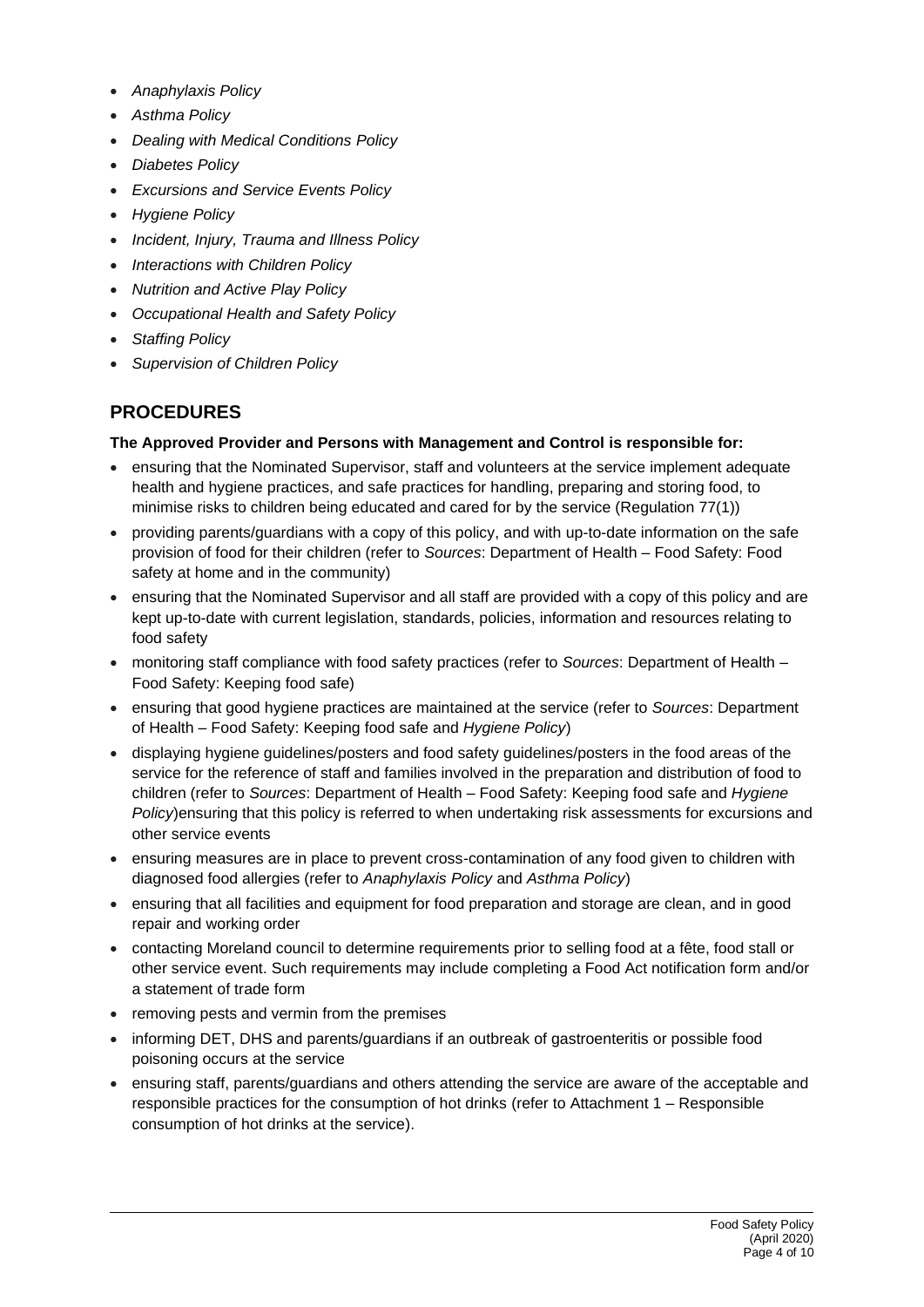## **The Nominated Supervisor and Persons in Day to Day Charge is responsible for:**

- ensuring that staff and volunteers at the service implement adequate health and hygiene practices, and safe practices for handling, preparing and storing food, to minimise risks to children being educated and cared for by the service (Regulation 77(2))
- ensuring parents/guardians provide details of their child's specific nutritional requirements (including allergies) on the enrolment form, and discussing these prior to the child commencing at the service and whenever these requirements change
- keeping up-to-date with current legislation, standards, policy, information and resources relating to food safety
- ensuring staff are aware of safe food practices and good hygiene practices (refer to *Sources*: Department of Health – Food Safety: Keeping food safe and *Hygiene Policy*), and undergoing training if required
- ensuring this policy is referred to when undertaking risk assessments for excursions and other service events
- ensuring students, volunteers, and casual and relief staff at the service are informed of this policy.

## **All educators and other staff are responsible for:**

- keeping up-to-date with current legislation, standards, policy, information and resources relating to food safety
- being aware of safe food practices and good hygiene practices (refer to *Sources*: Department of Health – Food Safety: Keeping food safe and *Hygiene Policy*), and undergoing training if required
- referring to this policy when undertaking risk assessments for excursions and other service events
- informing students, volunteers, and casual and relief staff at the service about this policy
- ensuring that children's lunchboxes are kept indoors, away from heat sources (including direct sunlight) and refrigerated if necessary
- discussing food safety with children to increase awareness and assist in developing safe practices
- discouraging children from sharing drink bottles at the service
- ensuring that children do not share lunches to minimise risks in relation to children with food allergies
- providing adequate supervision of children while they are eating (refer to *Supervision of Children Policy*)
- teaching children to wash and dry their hands (refer to *Hygiene Policy*):
	- − before touching or eating food
	- − after touching chicken or raw meat
	- − after using the toilet
	- − after blowing their nose, coughing or sneezing
	- − after playing with an animal/pet
- encouraging parents/guardians to discuss a child's nutritional requirements, food allergies or food sensitivities, and informing the Nominated Supervisor where necessary
- seeking input from parents/guardians on cultural values or religious expectations regarding food handling, provision and consumption
- directing families to displayed hygiene and food safety guidelines when involved in the preparation and distribution of food to children during special class events
- informing the Nominated Supervisor or Approved Provider of any outbreaks of gastroenteritis or possible food poisoning at the service
- removing hazardous food (refer to *Definitions*), including food that has fallen on the floor, and providing alternative food items
- maintaining good personal and kitchen hygiene (refer to *Sources*: Department of Health Food Safety: Keeping food safe and *Hygiene Policy*)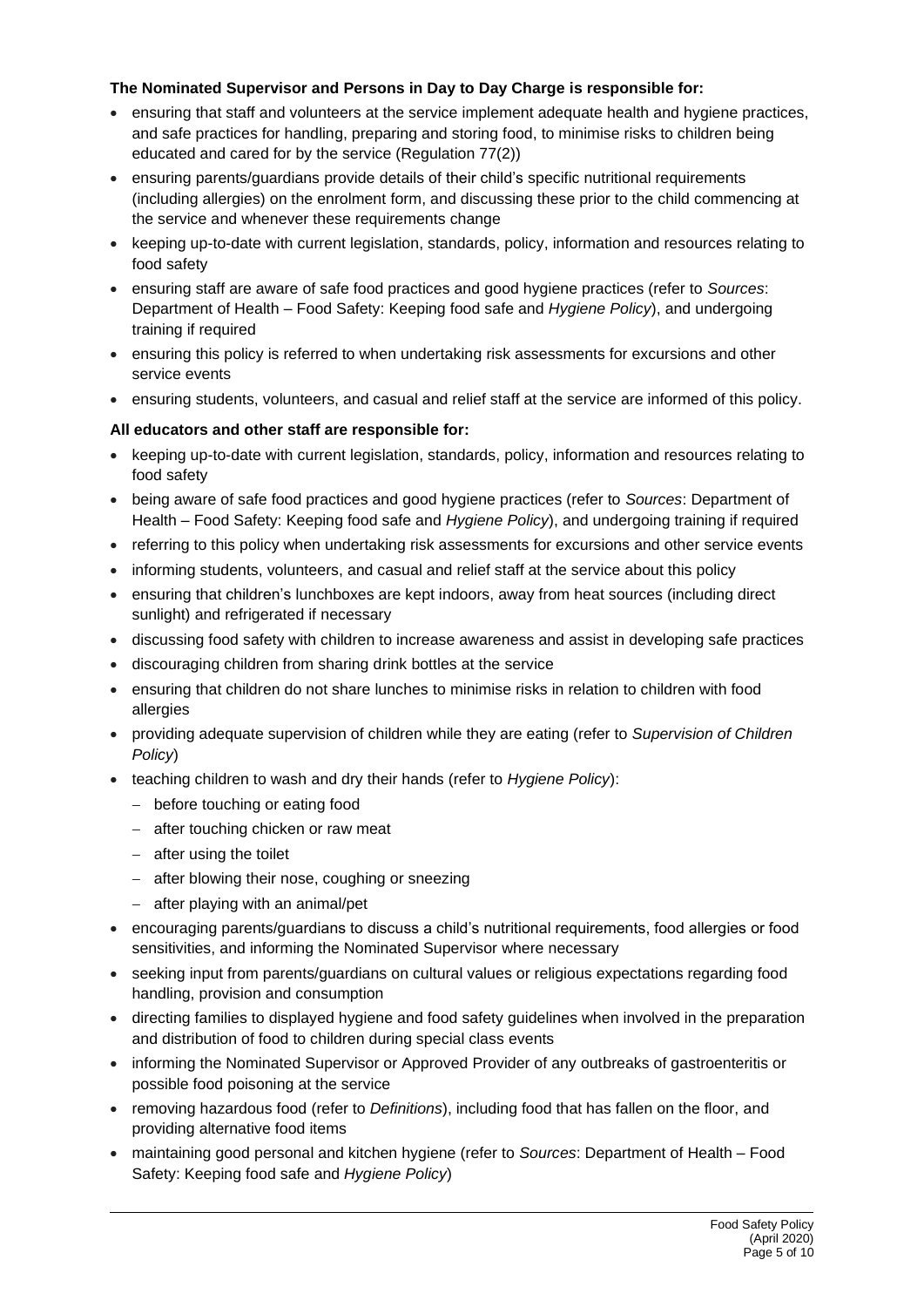- covering all wounds/cuts on hands or arms with wound strips or bandages
- wearing disposable gloves when handling food complying with the guidelines in relation to the consumption of hot drinks at the service (refer to Attachment 1 – Responsible consumption of hot drinks at the service)
- informing parents/guardians and visitors to the service about the guidelines in relation to the consumption of hot drinks at the service (refer to Attachment 1 – Responsible consumption of hot drinks at the service).

### **Parents/guardians are responsible for:**

- washing hands prior to participating in food preparation and cooking activities
- ensuring that food preparation surfaces, utensils, lunchboxes and reusable drink bottles are clean
- washing all fruits and vegetables thoroughly
- wearing disposable gloves when handling food
- packing a cold item, such as a frozen water bottle, with perishable foods in a child's lunchbox, or using an insulated lunchbox or cooler
- complying with the requirements of this policy
- providing details of specific nutritional requirements (including allergies) on their child's enrolment form, and discussing these with the Nominated Supervisor prior to the child commencing at the service and whenever these requirements change.

### **Volunteers and students, while at the service, are responsible for following this policy and its procedures.**

# **EVALUATION**

In order to assess whether the values and purposes of the policy have been achieved, the Approved Provider will:

- regularly seek feedback from everyone affected by the policy regarding its effectiveness
- monitor the implementation, compliance, complaints and incidents in relation to this policy
- monitor and investigate any issues related to food safety, such as reports of gastroenteritis or food poisoning
- keep the policy up to date with current legislation, research, policy and best practice
- revise the policy and procedures as part of the service's policy review cycle, or as required
- notify parents/guardians at least 14 days before making any changes to this policy or its procedures.

# **ATTACHMENTS**

- Attachment 1: Responsible consumption of hot drinks at the service
- Attachment 2: Food safety guidelines: <https://www2.health.vic.gov.au/about/publications/policiesandguidelines/food-safety-rules-posters>
- Attachment 3: Cake stall guidelines: [https://www2.health.vic.gov.au/public-health/food-safety/food](https://www2.health.vic.gov.au/public-health/food-safety/food-safety-information-for-community-groups/community-group-food-fundraisers/food-fundraisers-class-4-cake-stalls)[safety-information-for-community-groups/community-group-food-fundraisers/food-fundraisers-class-](https://www2.health.vic.gov.au/public-health/food-safety/food-safety-information-for-community-groups/community-group-food-fundraisers/food-fundraisers-class-4-cake-stalls)[4-cake-stalls](https://www2.health.vic.gov.au/public-health/food-safety/food-safety-information-for-community-groups/community-group-food-fundraisers/food-fundraisers-class-4-cake-stalls)

# **AUTHORISATION**

This policy was adopted by the Approved Provider of Denzil Don Kindergarten on 01/02/2022.

# **REVIEW DATE:** 01 FEBRUARY 2024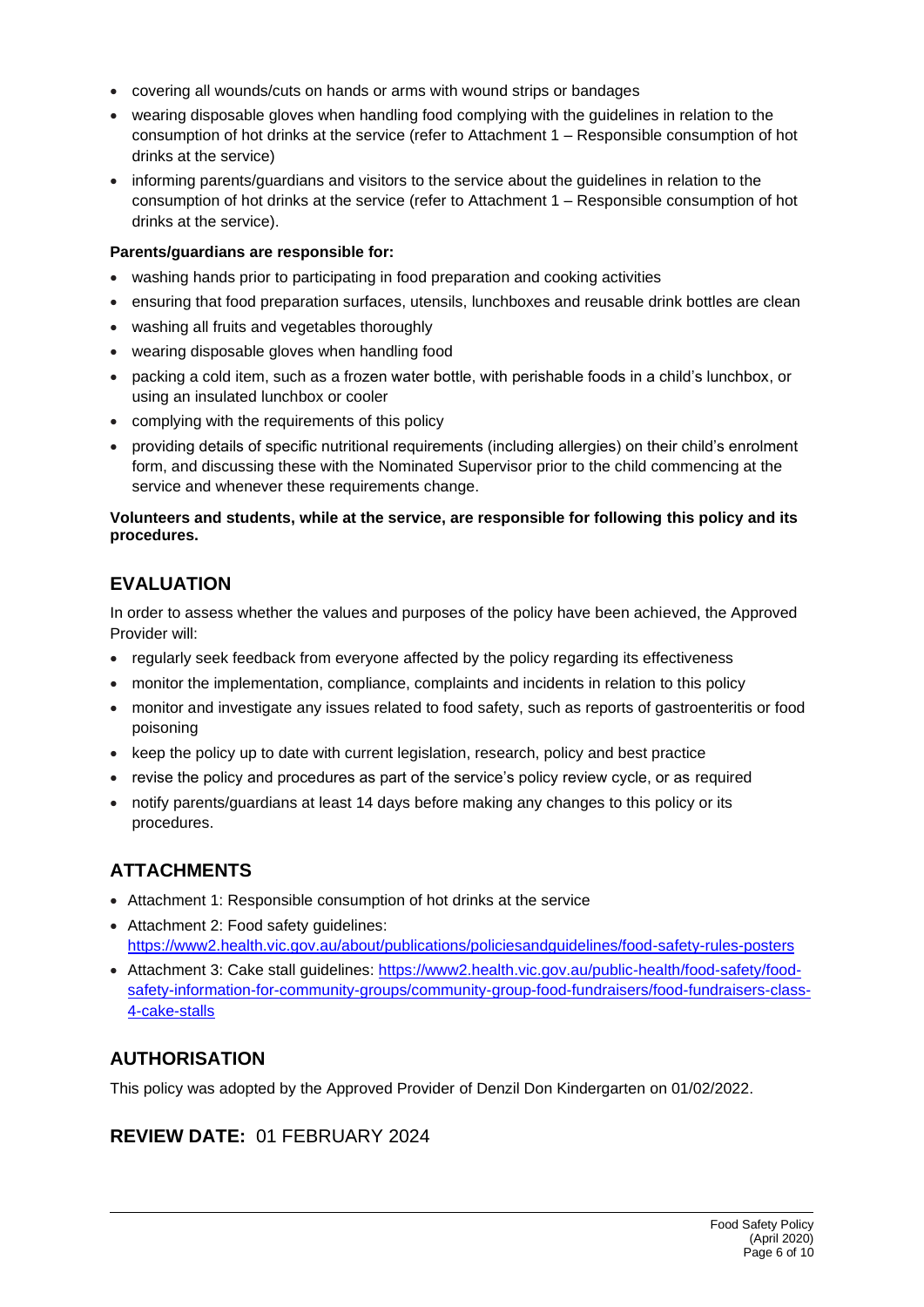# **ATTACHMENT 1 Responsible consumption of hot drinks at the service**

### **Services should adapt this attachment and its procedures to suit their specific circumstances.**

Scalds and burns from hot liquids are a common cause of hospital admission in 0 to 4 year olds. A child's skin is thinner and more sensitive than an adult's and will therefore experience a more severe burn (refer to *Sources*: Kidsafe fact sheet). Children's natural curiosity, impulsiveness, mode of reaction and lack of experience in assessing danger are contributing factors to the vulnerability of children at this age.

Common scenarios that can lead to a child being scalded include when a child pulls a cup of tea, coffee or hot water from a table or bench, or when a child runs into a person holding a hot drink resulting in the hot drink spilling over the child's body.

The consumption of lukewarm drinks or the use of lidded cups/mugs in areas accessed by children should be considered with caution, as this is not necessarily a safe practice and might give the impression that it is acceptable to consume hot drinks around children.

## **GENERAL GUIDELINES**

### **The Approved Provider, Nominated Supervisor and all staff are responsible for:**

- ensuring that hot drinks are only prepared and consumed in areas inaccessible to children, such as the kitchen, staffroom and office
- ensuring that hot drinks are not consumed in, or taken into or through, children's rooms, outdoor areas or any other area where children are in attendance or participating in the program
- informing parents/guardians on duty, visitors to the service, students, volunteers and any other person participating in the program of the service's hot drink procedures and the reasons for such procedures
- ensuring that children enrolled and participating in the program do not have access to areas of the building that are likely to be hazardous, including the kitchen, staffroom and office
- ensuring that parents/guardians attending the service actively supervise children in their care who are not enrolled in the program, including siblings
- ensuring that at least one educator with current approved first aid qualifications is in attendance and immediately available at all times that children are being educated and cared for by the service
- educating service users about the prevention of burns and scalds by providing relevant information (refer to *Sources*: Burns and scalds – children and Kidsafe fact sheet), including appropriate first aid for scalds
- implementing safety procedures in relation to hot drinks at service events occurring outside operational hours, including:
	- − offering alternative drinks for adults e.g. juice, water or iced coffee
	- − safely locating urns, kettles and power cords out of reach of children
	- − preparing and consuming hot drinks in an area inaccessible to children
	- − ensuring a person with current approved first aid qualifications is in attendance for social events held outside operational hours.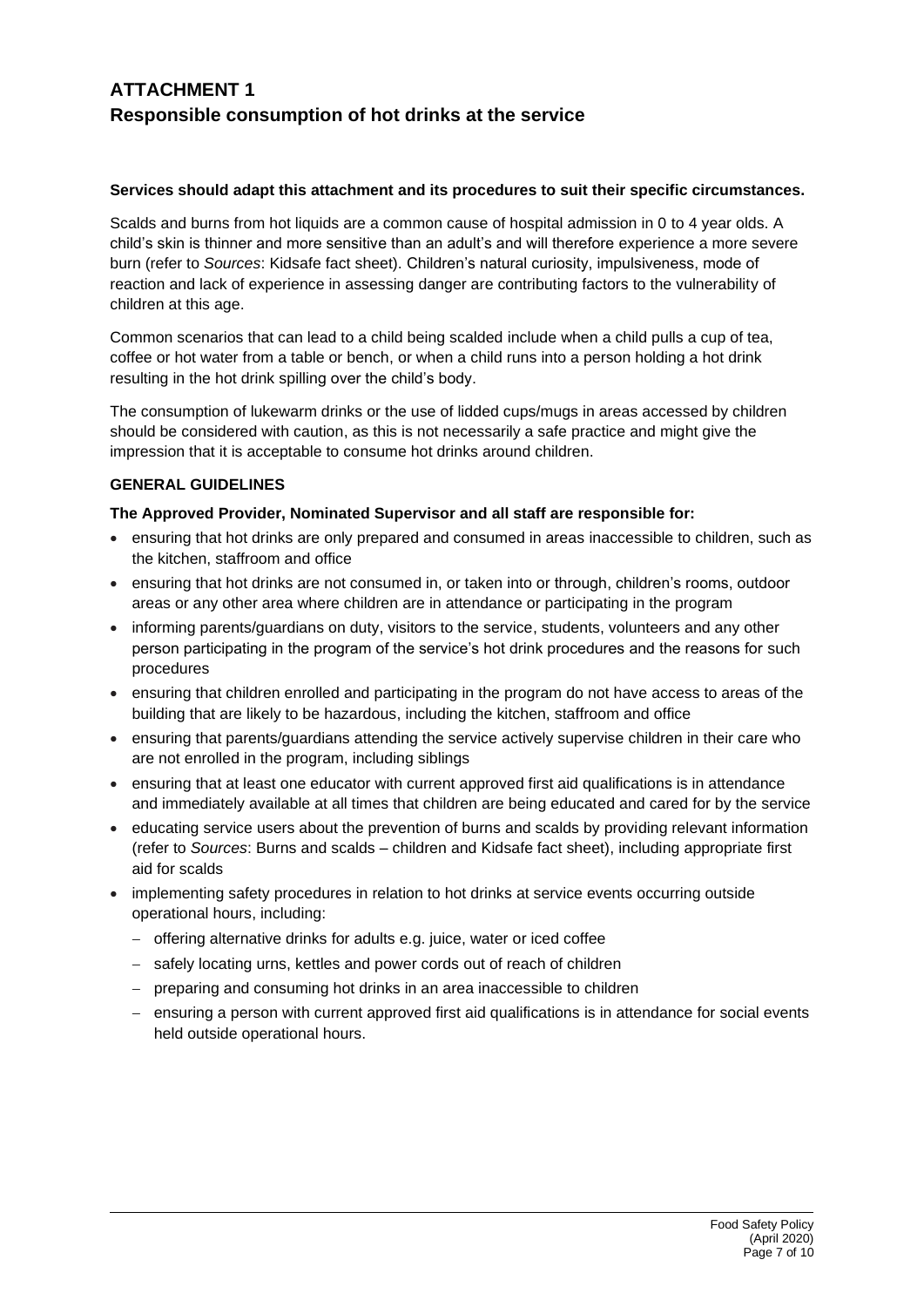# **ATTACHMENT 2 Food Safety Guidelines**

# **Food safety rules**

#### Keep it hot

· Use a thermometer to make sure foods are thoroughly cooked and the centre<br>reaches 75 °C.



cooked minced meat, poultry, chicken or rolled roasts.

#### Keep it uncontaminated

· Keep raw food separate from cooked or ready-to-eat food · Use separate utensits<br>and cutting boards where



· Thaw food in your fridge, away from and below, cooked or ready-to-eat food

#### Keep it cold

- · Cold food must be 5 °C pr colder.
- frozen hard. . Check the temperature of
- fridges and cold storage<br>areas regularly.

#### Keep it quick

- Fred is in the temperature<br>danger zone (\$ "-60 "C) and<br>return to the refrigerator tluring delays.
- Large portions of food take longer to cool Divide large portions<br>into smaller batches before cooling.
- . If food is kept within the temperature danger zone<br>for a total time of 4 hours or more, throw it out.

#### Keep it clean

- · Use clean, sanitised and dry cutting boards, equipment and utensils. Clean and rinse wiping cloths
- after each use, and change them frequently.
- · Wash and dry your hands thoroughly

#### Keep it allergen safe

- · Identify allergens and label or<br>name them in foods on your
	- contain allergens in a way that<br>prevents them contaminating other foods.
	- monagement and communication



# Don't let your<br>food turn nasty

www.betterhealth.vic.gov.au www2.health.vic.gov.au/public-health/food-safety Authorised and published by the Victorian Government, 1 Treasu<br>Printed by Mercedes Waronah Digital, Port Melbourne (1812005) ury Rigos, Helbourne. Il State of Victoria. February 2015























menu or display.<br>Use and store foods known to

and regularly

- · Train staff in food allergen risks,
- 

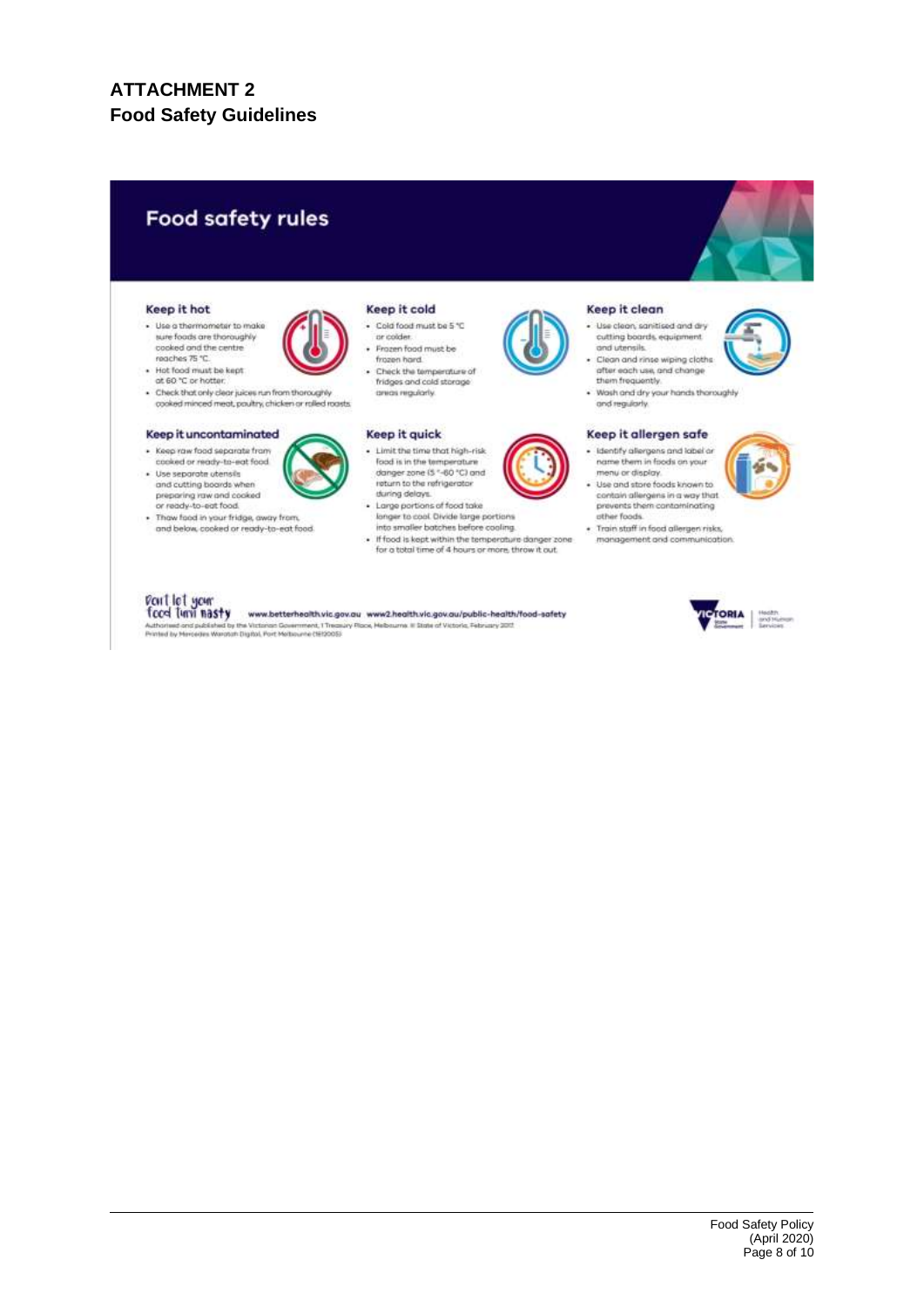# **ATTACHMENT 3 Food fundraisers class 4 - Cake Stalls**

### **This information applies to community groups that:**

- sell food solely for the purpose of fundraising
- are a not-for-profit body
- are selling cooked cakes without cream fillings only

Class 4 cake stalls are not required to register with their council, but they must notify the council through Streatrader.

The notification is a once-off requirement. It does not need to be resubmitted annually or each time you operate.

When your food stall has been accepted by your principal council, you can operate the stall in any council district under the Food Act1984, provided that you lodge a Statement of Trade advising that council about where and when you will be operating.

Statements of Trade must be submitted through Streatrader.

You are not required to have a food safety program or a food safety supervisor.

Any council in whose district you operate may inspect your stall at any time – for a spot check to make sure that food is safe, or if any complaints are received.

#### **Volunteers – registration**

If a volunteer makes a cake at home and donates it for sale at a community cake stall, that person is not selling the food.

Everyone is encouraged to handle food safely, but volunteers do not need to register their homes as food premises with the council. Only the community group holding the food fundraiser needs to notify the council.

#### **Principal council**

As a community group raising funds for charity or a not-for-profit body, you must notify your principal council about your cake stall. It will advise you about your responsibilities under the *Food Act 1984* when you sell food from temporary food premises.

You must notify the council in whose district your organisation routinely prepares or stores the food. If you do not have such a place, or if the cakes are made at home by volunteers and donated to the group or purchased beforehand, contact the council in whose district the organisation usually stores its equipment used at the stall. If you do not have such a place, contact the council where your contact address is located.

#### **CAKE STALL REGULATIONS**

#### **Cooked cakes without cream fillings – class 4**

Cake stalls selling only cooked cakes that are packed or covered and do not contain fillings made from fresh cream or uncooked eggs are class 4 temporary food premises.

Class 4 premises may use mock cream fillings, as mock cream does not require refrigeration. They may also sell other baked items, such as biscuits or slices.

Class 4 involves the lowest level of regulation, due to the low food safety risks involved.

#### **Do Food Safely food handler training program**

Community volunteers are encouraged to complete the free online learning program, Do Food Safely, to improve their knowledge of safe food handling techniques.